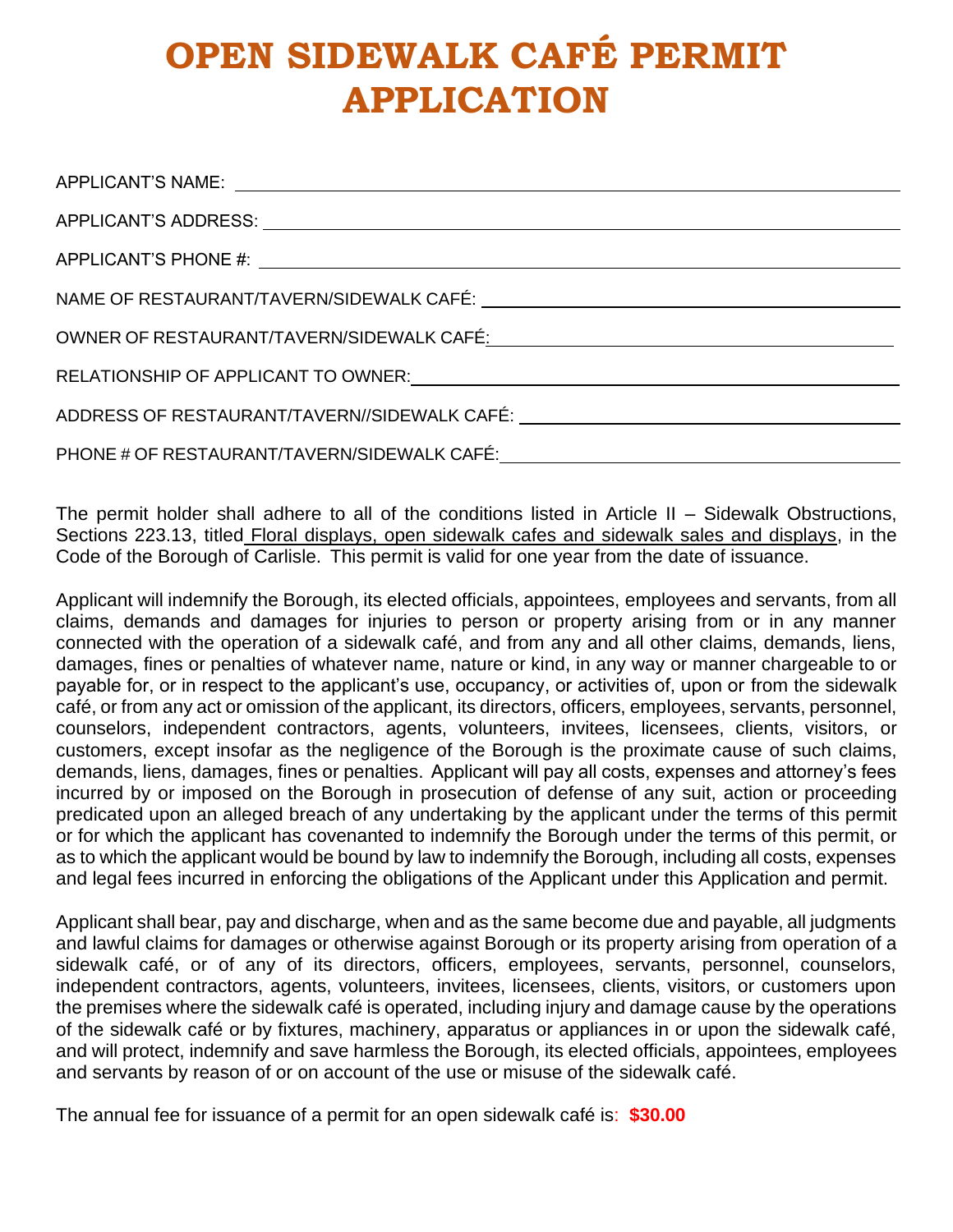## **The following documentation MUST be submitted along with application:**

Copy of your Certificate of Liability Insurance.

Drawing, including layout and dimensions of Café' space

- **Signed Indemnity Agreement** 
	- If applicable, include a written letter from adjoining property owner(s) granting permission to extend the sidewalk café in front of their property, indicating the extent by distance and location where the adjoining property or properties may be utilized as a sidewalk café.

By signing this permit, the Applicant agrees to all of the conditions set forth above and those requirements noted below in the issued permit.

Signature of Applicant Date

| <b>OFFICIAL USE ONLY</b> |                                             |  |
|--------------------------|---------------------------------------------|--|
| Permit #                 | Date Issued                                 |  |
| <b>Zoning Officer</b>    | <b>Expiration Date</b><br>Revised 3/24/2022 |  |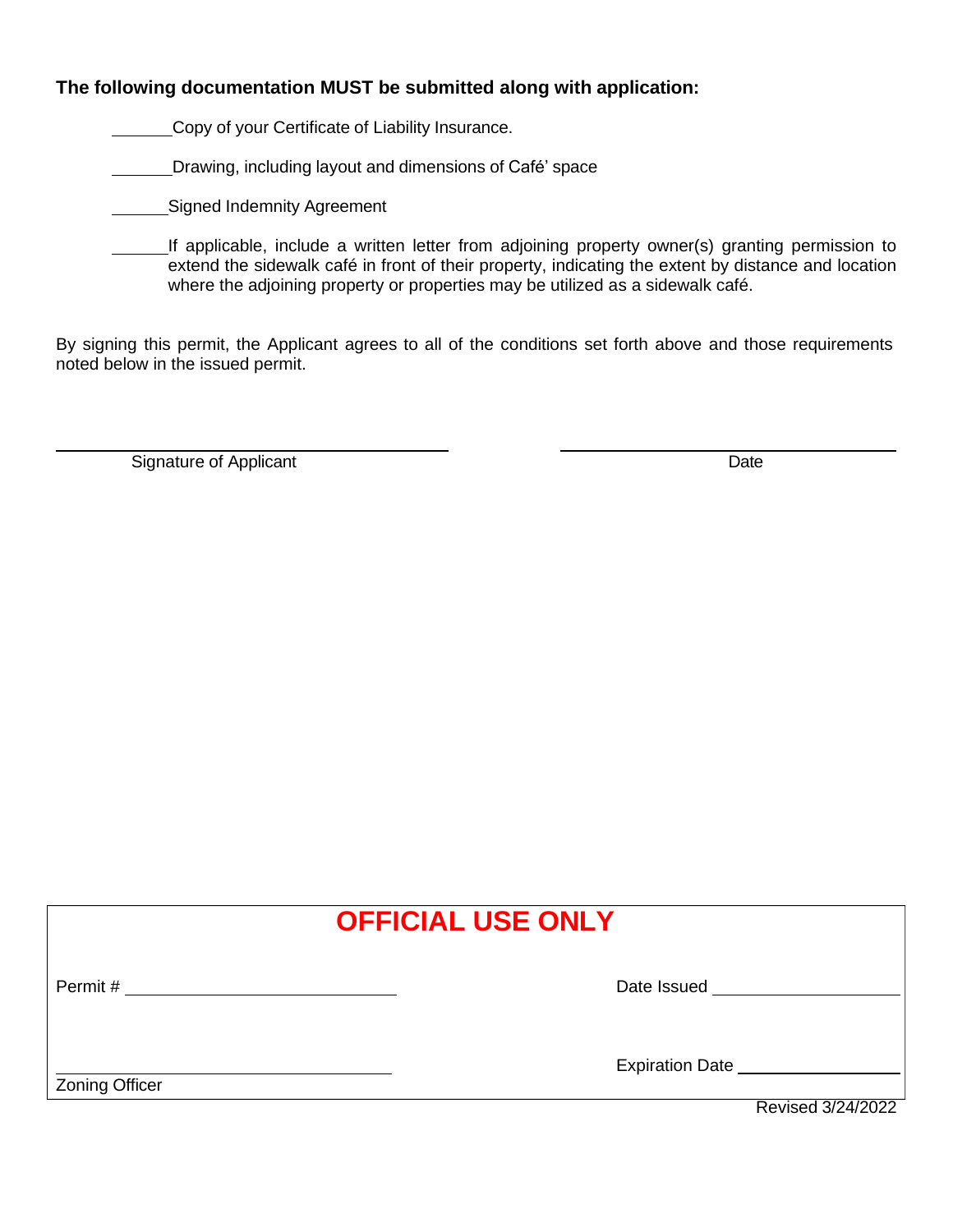# **OPEN SIDEWALK CAFÉ**

The utilization of sidewalk space beyond the building line to accommodate the serving of food and drink to patrons of an operating restaurant or tavern fronting on that space, which space does not have permanent walls. It shall consist of tables and chairs set in front of the restaurant or tavern and there shall be some type of nonpermanent partition, which shall separate the open sidewalk cafe from the public portion of the sidewalk.

- B. Open sidewalk cafes.
	- **(1)** Permit required. Permit required. Open sidewalk cafes shall be permitted when a permit is obtained from the Borough Manager or his or her designee. A request for a permit may be made by the owner or tenant of a building occupied and used as a restaurant or tavern fronting the sidewalk sought to be used as an open sidewalk cafe, and may include, upon written permission of the owner of the property immediately adjoining either or both sides of the building used as a restaurant or tavern, the sidewalk of either or both the immediately adjoining property or properties. Such permit shall be valid for one year and be issued on a calendar-year basis. [Amended 7-12-2007 by Ord. No. 2077, approved 8-8-2007, Amended 7-15-2021 by Ord. No. 2384]
	- **(2)** Conditions for issuance of permit. A permit for an open sidewalk cafe may be issued only when the following conditions are met:
		- **(a)** Food preparation. No food preparation shall take place within the open sidewalk cafe.
		- **(b)** Projection onto the sidewalk. No more than half the sidewalk shall be utilized for an open sidewalk cafe. In no case shall less than four feet of sidewalk be available for pedestrian traffic. [Amended 3-10-2005 by Ord. No. 2032, approved 3-10-2005]
		- **(c)** The maximum hours of operation shall be from 8:00 am. to 11:00 p.m., prevailing time. [Amended 3-10-2005 by Ord. No. 2032, approved 3-10-2005]
		- **(d)** Partition standards. The partition separating the open sidewalk cafe from the sidewalk shall not be permanent. It shall be no more than 30 inches in height and appropriate to the facade of the building. No advertisements shall be placed upon it.
		- **(e)** Insurance and indemnification. Any person requesting a permit shall, prior to issuance thereof, file with the Borough Manager:
			- **[1]** A certificate evidencing liability insurance in at least the amount of \$50,000/\$100,000, naming such person and the Borough of Carlisle, its officers and employees, as insureds, and covering property damage and personal injury arising out of operation of said open sidewalk cafe, which policy shall be kept in full force during the operation of the open sidewalk cafe.
			- **[2]** An executed agreement to indemnify and hold harmless the Borough of Carlisle, its officers and employees, from any and all claims, actions, injuries or damages of every kind and description which may accrue to or be suffered by any person by reason of or related to the operation of the open sidewalk cafe.
		- **(f)** All other applicable ordinances, including but not limited to zoning ordinances, shall be complied with, it not being the intent of this section that a use not authorized by the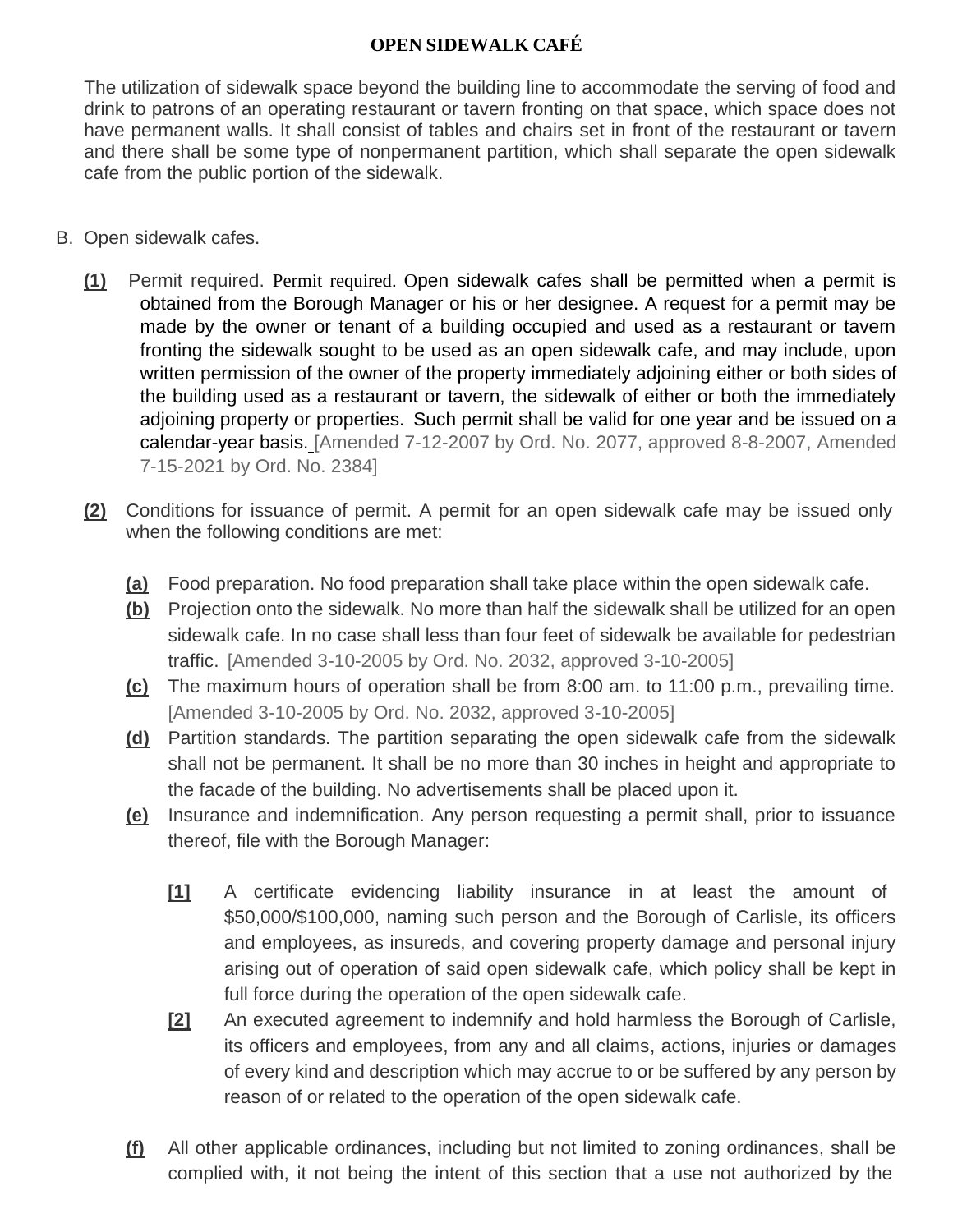Zoning Ordinance<sup>th</sup> of the Borough would become permissible hereby. [\[1\]](https://ecode360.com/10682058?highlight&searchId=12881001746939994&ref10682079-1) *Editor's Note: See Ch 255, Zoning.*

- **(g)** All applicable federal and state statutes, rules and regulations shall be complied with.
- **(h)** If the open sidewalk cafe is proposed to extend onto either or both sidewalk areas of the property or properties immediately adjoining the building used as a restaurant or tavern, the written consent of the owner of the adjoining property or properties specifying the area of the sidewalk on the adjoining property that can be used as an open sidewalk cafe shall be included with the permit application.
- **(3)** Compliance with each of the conditions of issuance shall be a continuing obligation of the permit holder.
- **(4)** A permit holder shall maintain the good order and proper conduct of patrons of the open sidewalk cafe.
- **(5)** Litter. Litter emanating from the sidewalk cafe area and from whatever area to which it may flow shall be collected as often as is required to keep the sidewalk as clear of litter as if the open sidewalk cafe did not exist.
- **(6)** Revocation of permit.
	- **(a)** Any permit issued shall be limited to a revocable license for the use of a public sidewalk area as specified herein. A permit is understood by any permit holder to exist merely at the pleasure of the Borough Council and may be revoked by the:
		- **[1]** Borough Manager or his or her designee for a violation of any provisions of this section; or
		- **[2]** Borough Council at any time and without cause.
	- **(b)** Revocation may be in addition to penalties imposed by this article in § **[223-15](https://ecode360.com/10682110#10682110)**[.](https://ecode360.com/10682058?highlight&searchId=12881001746939994&ft10682088-2) **[2]** [\[2\]](https://ecode360.com/10682058?highlight&searchId=12881001746939994&ref10682088-2) *Editor's Note: Original Subsection [B\(7\)](https://ecode360.com/10682089#10682089), Fees, which immediately followed this subsection, was deleted 3-10-2005 by Ord. No. 2032, approved 3-10-2005.*
- **(7)** Alcoholic beverages permitted. The serving and consumption of alcoholic beverages shall be permitted within the confines of an open sidewalk cafe, whether under proper licensure from the Pennsylvania Liquor Control Board or by patrons who bring their own beverages to a premises (BYOB), subject to compliance with all of the provisions of this article and the following specific requirements: [Added 5-12-2005 by Ord. No. 2034, approved 5-12-2005, Amended by Ord. No. 2384, approved 7-15-2021.]
	- **(a)** Except within the partitioned area of the open sidewalk cafe, no alcoholic beverages shall be served or consumed in the right-of-way of any street, avenue, way, or sidewalk, nor in any public parking lot, private parking lot held open to public use, public park or other public area.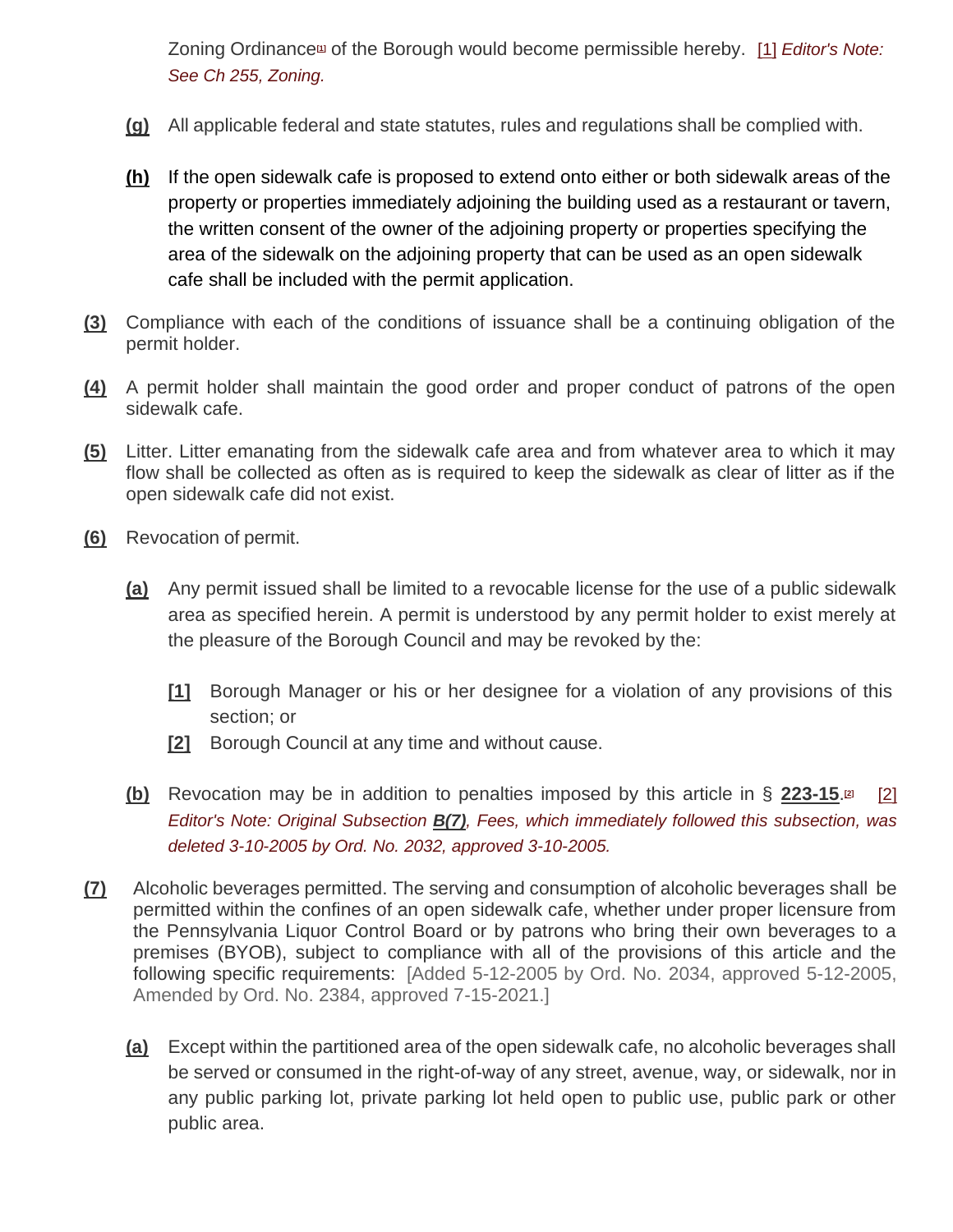- **(b)** All alcoholic beverages shall be consumed from disposable or non-disposable glassware or other drinking utensil provided by the permit holder. No alcoholic beverage shall be consumed directly from the original bottle or can in which it was obtained from the brewer, distiller or other maker. Patrons from the open sidewalk cafe, except in a sealed or capped container, shall transport no alcoholic beverage.
- **(c)** Alcoholic beverages may only be consumed on the sidewalks of property or properties immediately adjoining the building used as a restaurant or tavern only when the Pennsylvania Liquor Control Board has extended the licensed premises to include those sidewalk areas on the immediately adjoining property or properties.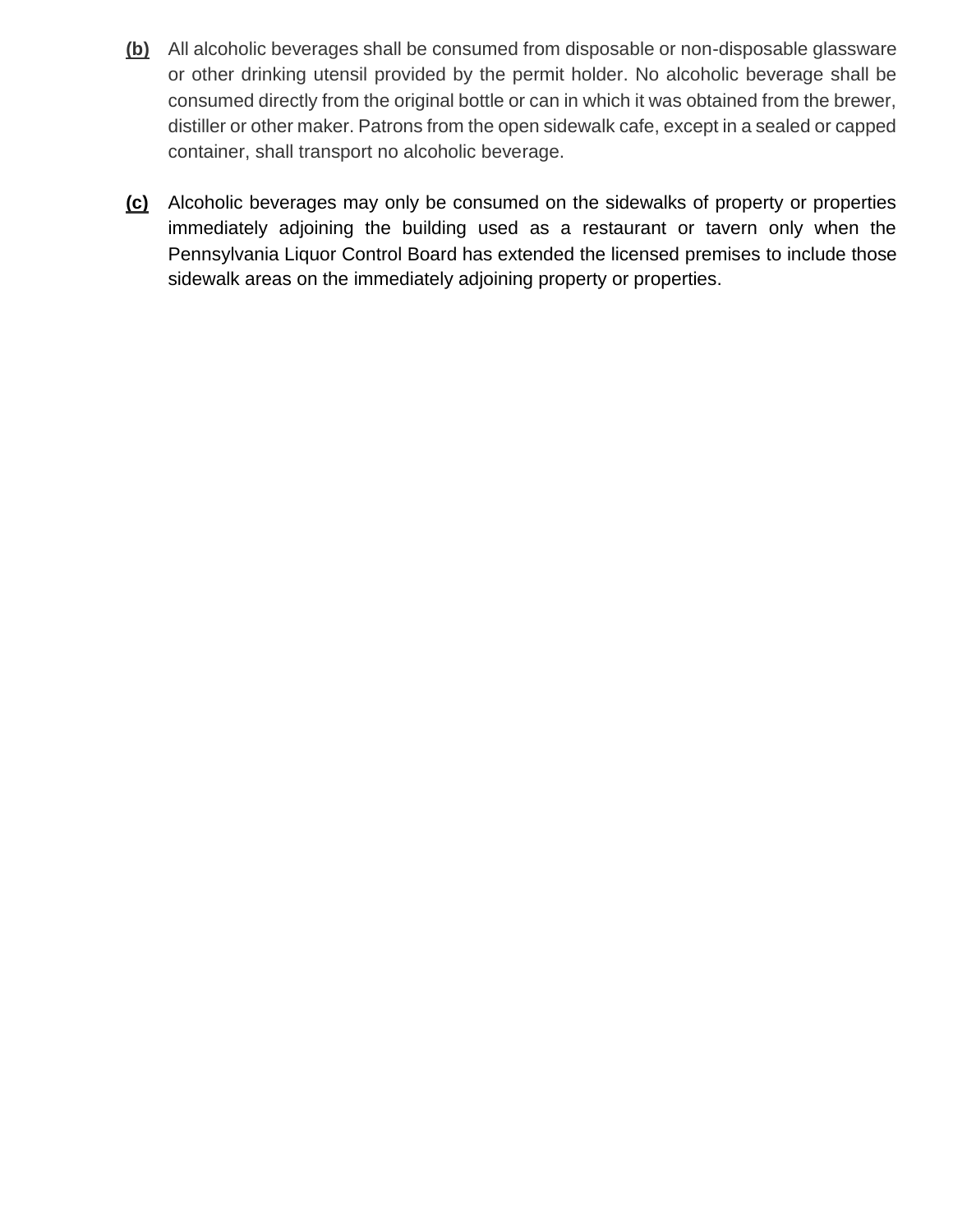## **Carlisle Borough**

#### **Generic Indemnity Agreement**

## **(dumpster, sidewalk encroachment, open sidewalk café permits)**

#### **9/19/17**

For and in consideration of the Borough of Carlisle allowing and permitting for (*Applicant to check relevant permit*):

\_\_\_ The placement of a construction waste dumpster on the roadway or highway

\_\_\_ The encroachment onto a sidewalk / open sidewalk café

The undersigned property owner, or contractor agrees to indemnify, save harmless and defend the Borough, its elected officials, agents, servants, appointees and employees and each of them against, and hold it and them harmless from any and all lawsuits, claims, demands, liabilities, losses and expenses, including court costs and reasonable attorney's fees (and including such court costs and reasonable attrorney's fees incurred in enforcing the obligations of this Indemnity Agreement), for or on account of any injury to any person or any death at any time resulting from such injury or any damage to any property, which may arise or which may be alleged to have arisen out of or in connection with the placement or utilization of the construction waste dumpster, or sidewalk encroachment on the roadway, highway, or public right-of-way, owned and maintained by the Borough.

This Indemnity Agreement shall in no way be limited to any insurance coverage that the contractor or property owner listed below has or may not have.

The undersigned represents and warrants that if signing this Indemnity Agreement, he or she has the authority to execute this Indemnity Agreement.

Print Property Owner Name: Print Contractor Name:

Signature: Signature: Signature:

Date: Date: